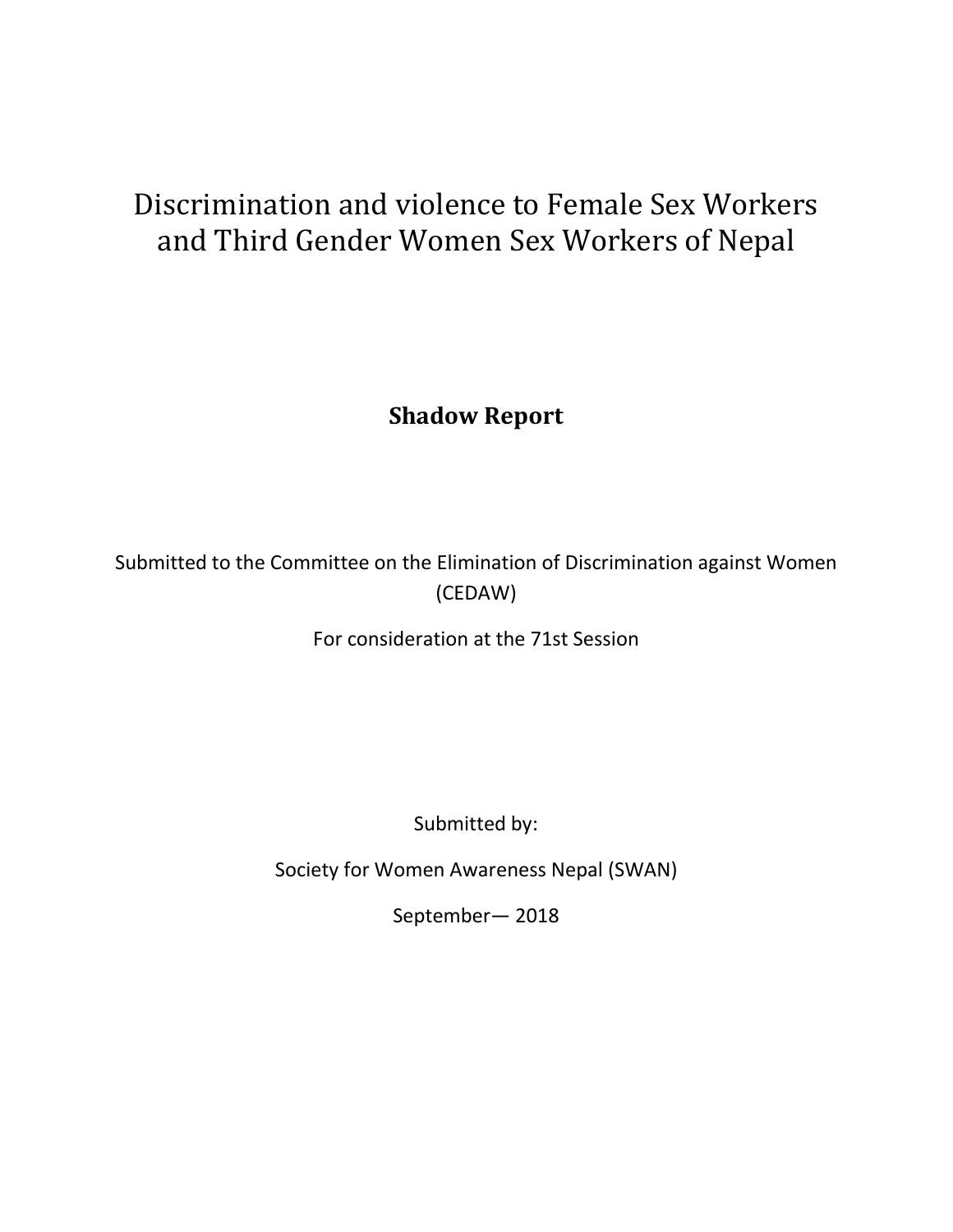# <span id="page-1-0"></span>**Abbreviations**

| CEDAW: | Convention to Eliminate all forms of Discrimination Against Women |
|--------|-------------------------------------------------------------------|
| FSW:   | <b>Female Sex Workers</b>                                         |
| HIV:   | Human Immunodeficiency Virus                                      |
| STI:   | <b>Sexually Transmitted Infections</b>                            |
| SW:    | Sex Workers                                                       |
| SWAN:  | Society for Women Awareness Nepal                                 |
| TG:    | Third Gender                                                      |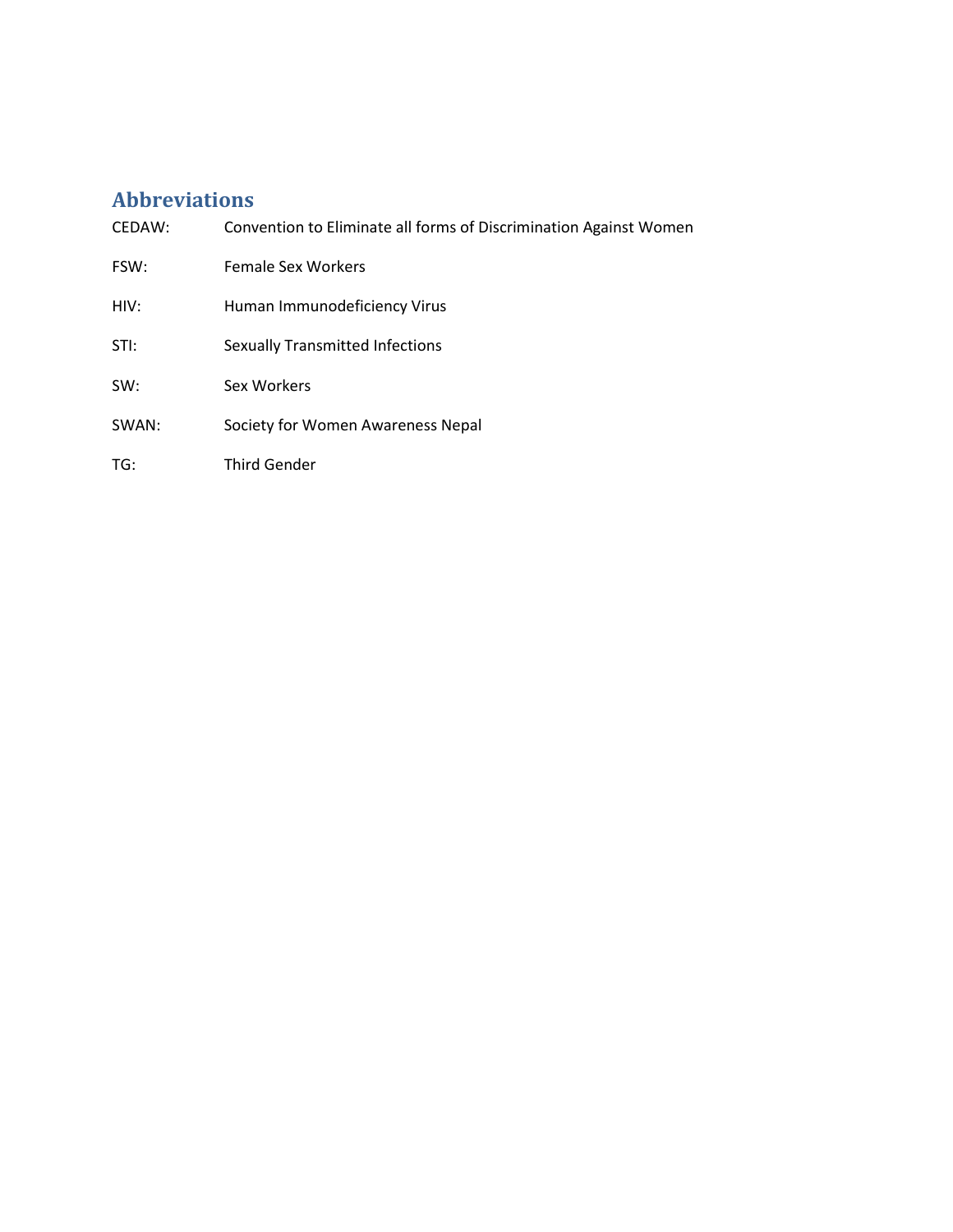## <span id="page-2-0"></span>**Introduction**

l

Society for Women Awareness Nepal (SWAN) is Nepal's major and first sex worker-led nongovernmental organization (NGO) operating in Nepal for more than 12 years to support and empower women who are involved in or vulnerable to economic or sexual exploitation. SWAN aims to create awareness about the situation of these women by providing them with education and information on HIV, SRHR, their rights, economic empowerment, and the care and support they so desperately need. SWAN also works with national policy makers to ensure that women's voices are heard at the decisionmaking level.

This shadow report is presented as a complement to the sixth periodic report presented to the CEDAW committee by the Government of Nepal incorporating the list of issues raised by the committee.

The report is based on information gathered through a consultation with the Female Sex Workers (FSW) and Third Gender (TG) Women Sex Workers and TG and sex worker activists.<sup>1</sup> It is also based on the organization's experience protecting the rights of FSW and TG Women SW. The prevailing constitution, laws and policies were also taken into consideration.

The report addresses two of the major concerns of the FSW and TG Women SW:

- Health right of FSW and TW Women SW
- Social justice in relation to stigma and negative stereotypes

The report focuses on articles 1, 2, 3, 5, 6, & 9 of the CEDAW convention and tries to articulate the emerging issues of FSW and TG Women SW relating to health and social justice and provide necessary recommendations.

 $1$  An consultation was conducted in Kathmandu on September 21, 2018. 22 participants participated in the program, including 10 FSW and 12 TG Women SW and TG women activists, representing 6 of the 7 provinces of the country. The discussion was held to identify the issues of FSW and TG Women SW and recommendations to protect and ensure their human rights.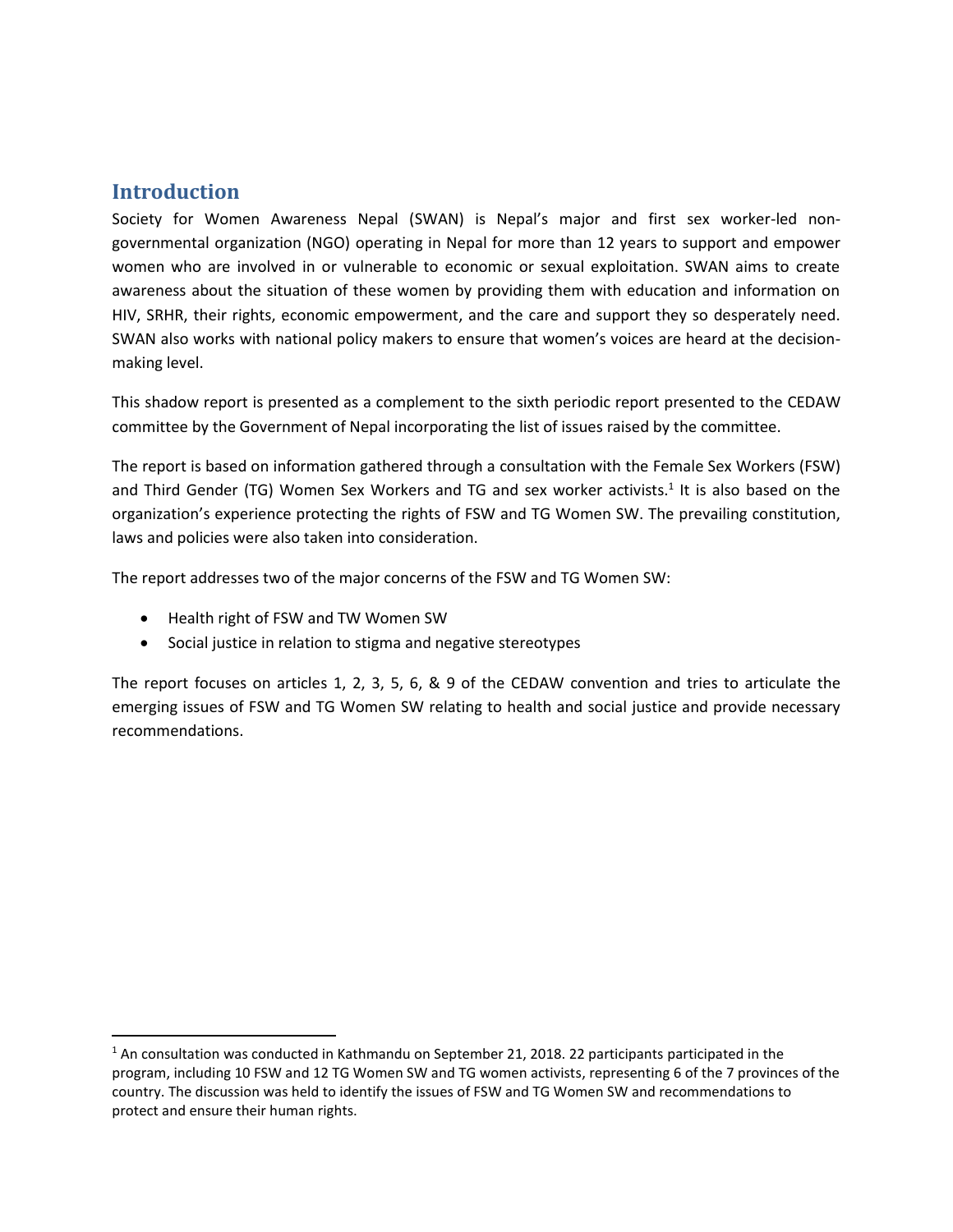# **Contents**

| Article 1, 2 and 3: Discrimination against Women, State Obligation and equal participation7 |
|---------------------------------------------------------------------------------------------|
|                                                                                             |
|                                                                                             |
|                                                                                             |
|                                                                                             |
|                                                                                             |
|                                                                                             |
|                                                                                             |
|                                                                                             |
|                                                                                             |
|                                                                                             |
|                                                                                             |
|                                                                                             |
|                                                                                             |
|                                                                                             |
|                                                                                             |
|                                                                                             |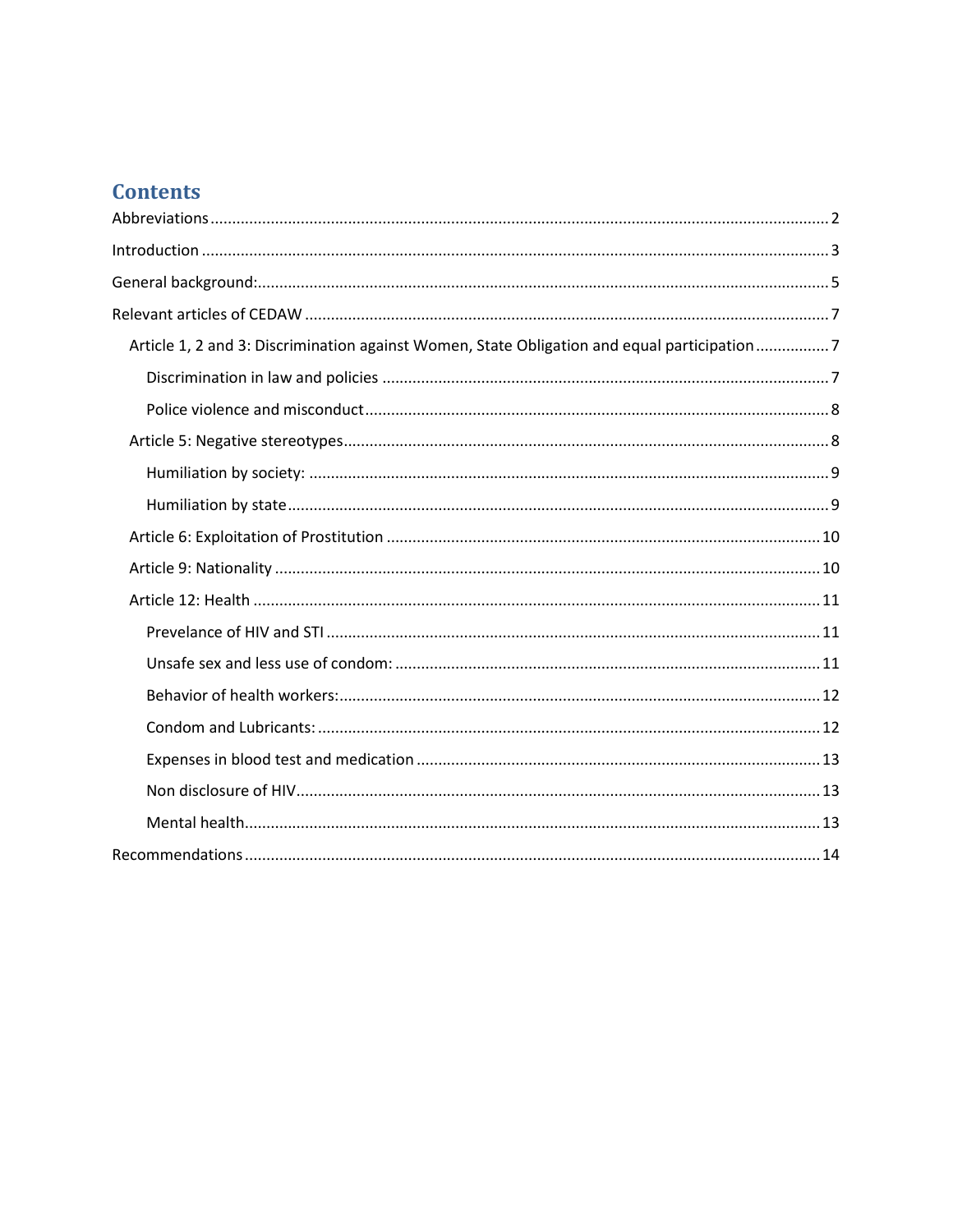# <span id="page-4-0"></span>**General background:**

Nepal has not yet made any legal provisions regarding sex workers. The government does not recognize it as an occupation; neither does any existing law directly criminalize the profession.

Although there are no laws in Nepal criminalizing sex work specifically, there are some laws that were enacted throughout the 1980s that criminalize trafficking within and outside of Nepal that are used towards sex work. Many of these laws are sometimes interpreted to accuse sex workers as well, which comes from a lack of knowledge in the distinction between the sex trafficking scene and sex work. This distinction is one that is not truly understood; thus, many of the policies and laws enacted within Nepal against trafficking—many argue—should not be applied to sex work. Authorities and laws trying to stop true slavery—trafficking—get misapplied to sex workers, clients and others involved in the sex industry.

In 1986, the Traffic in Humans (Control) Act was passed in Nepal and was aimed at stopping trafficking in the form of prostitution. However, this act, like many others, proved to be ineffective, mainly due to the fact that the act was "largely aimed at criminalizing prostitution rather than curbing trafficking activities."<sup>2</sup>

In 2007, the Human Trafficking and Transportation (Control) Act, criminalized prostitution, paying for sexual services and living of the earnings of prostitution by including it in the definition of human trafficking.<sup>3</sup>

The profession is not commonly acceptable in Nepalese society, but there are large numbers of female and TG sex workers in the country. A UNAIDS report 2017 estimated 67300 sex workers throughout the country.<sup>4</sup>

However, the government of Nepal has recognized the TG identity. Nepal was the first country in South Asia to recognize the identity of TG in 21 December 2007. 'Gender and sexual minority' are mentioned in article 18 (right to equality) and in article 42 (social justice) of the Constitution. The phrase 'gender identity' is mentioned in article 12 (citizenship ID) of the Constitution.

Despite the achievements in law, TG individuals face numerous problems regarding attainment of legal rights and establishing their dignity in the society. Moreover, TG Women SW face double jeopardy for being TG and sex workers both from state and the society. Lack of awareness in society about the identity of the TG and traditional and stereotypical mindsets hinder acceptance of TG individuals as part of society. Similarly, lack of awareness and sensitivity among service providers and law implementers on TG issues is also one of the prominent reasons of discrimination towards TG.

l

<sup>&</sup>lt;sup>2</sup> Hennink, Monique; Padam Simkhada (2004). "Sex Trafficking in Nepal: Context and Process"

 $^3$  Human Trafficking and Transportation (control) Act, 2007, Article 4(1)(d). https://www.unescogym.org/wp-

content/uploads/2017/06/Nepal\_Human\_Trafficking\_and\_Transportation\_Control\_Act\_2007.pdf

<sup>4</sup> http://www.unaids.org/en/regionscountries/countries/nepal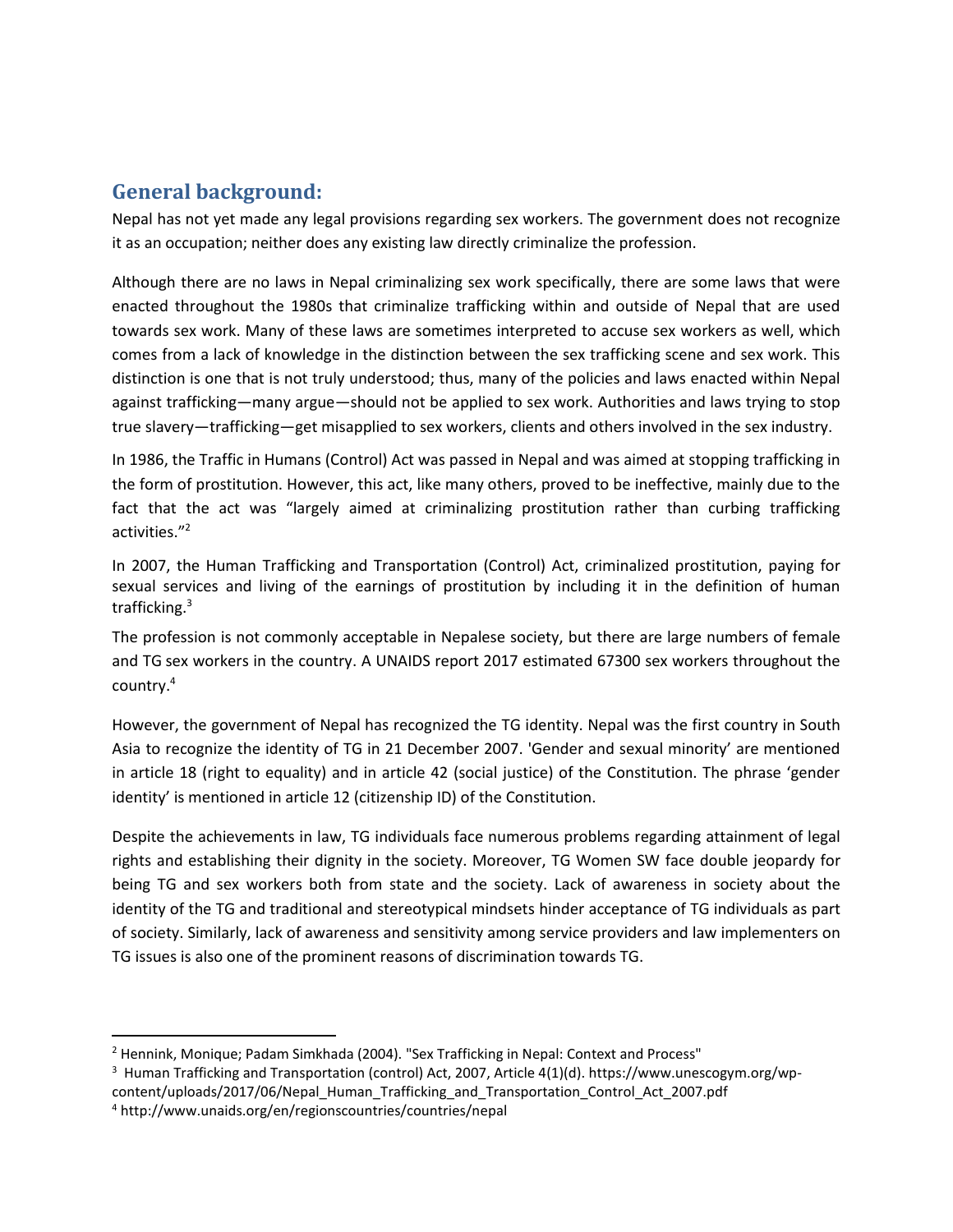<span id="page-5-0"></span>The government of Nepal has not still taken the issue of sex workers as a serious issue; as a consequence; their issues are not kept in a primary place in any of the reports presented to CEDAW. CEDAW itself has not addressed the issues of sex workers specifically in its sessions and the recommendation. Therefore, this shadow report is prepared for putting forward the issues of Female and TG sex workers of Nepal so that the matter is discussed in the 71th session of the committee with high priority.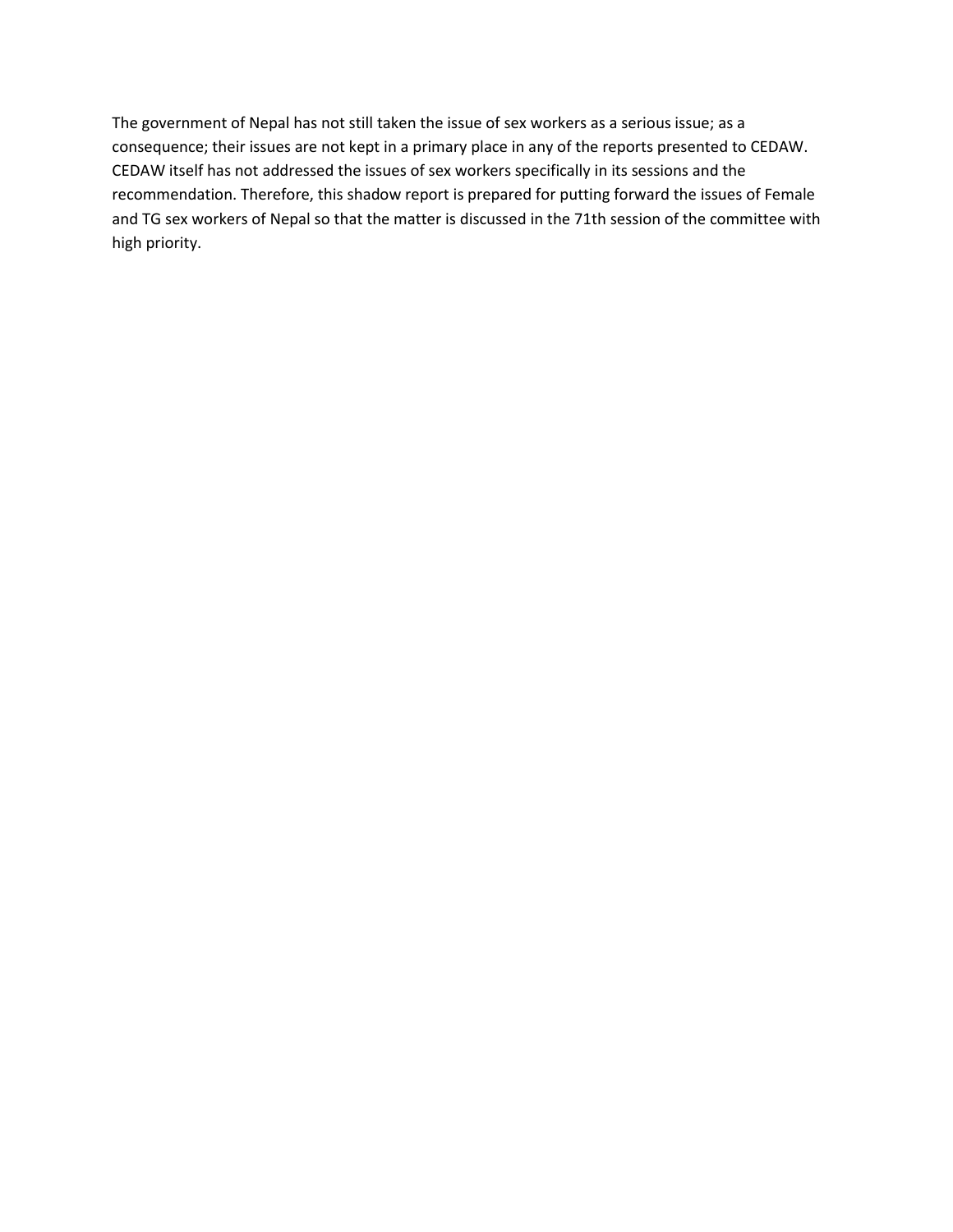# **Relevant articles of CEDAW**

# <span id="page-6-0"></span>**Article 1, 2 and 3: Discrimination against Women, State Obligation and equal participation**

To comply with articles 1, 2 and 3 of CEDAW, the constitution of Nepal 2015 has amended some of the acts on gender equality and repealed 31 discriminatory provisions.

However, the state is unable to ensure the elimination of discrimination to FSW and TG Women SW. FSW and TG are neglected by their own family and community, not allowing them to participate in social and family functions. Families of TG individuals disown them from the family, they are looked down by the society, discriminated and humiliated at educational places, employers hesitate to provide employment to them; hence leaving them with no option but to adopt sex work.

Though the constitution of Nepal has recognized the identity of the TG, the non-discriminatory behavior does not exist in practice. The law enforcers are not yet sensitive enough to address the issues of TG individuals with gender sensitive lens.

*Though Nepal has made a non-discriminatory constitution providing identity to TG, same sex marriage is not yet permitted. This is violating the rights of TG as assured by constitution. Do we always have to keep on fighting for acquiring our rights?*

*Simran, TG woman activist*

## <span id="page-6-1"></span>**Discrimination in law and policies**

- Sex work is still not taken into legal consideration; no special law has been developed for regulating and monitoring sex works.
- Sex work is not identified as an occupation.
- Sex work and trafficking are conflated.
- Same sex marriage is not permitted.
- TG are still not included in the government mainstream by providing reservation for allowing them to fight for government jobs and other dignified jobs.
- The provision of social security allowance does not cover TG women.
- Even if the constitution acknowledges the existence of TG women, there is still difficulty in changing gender identity in citizenship. The long process of documentation and requirements of medical certificates makes it difficult to acquire citizenship as a TG.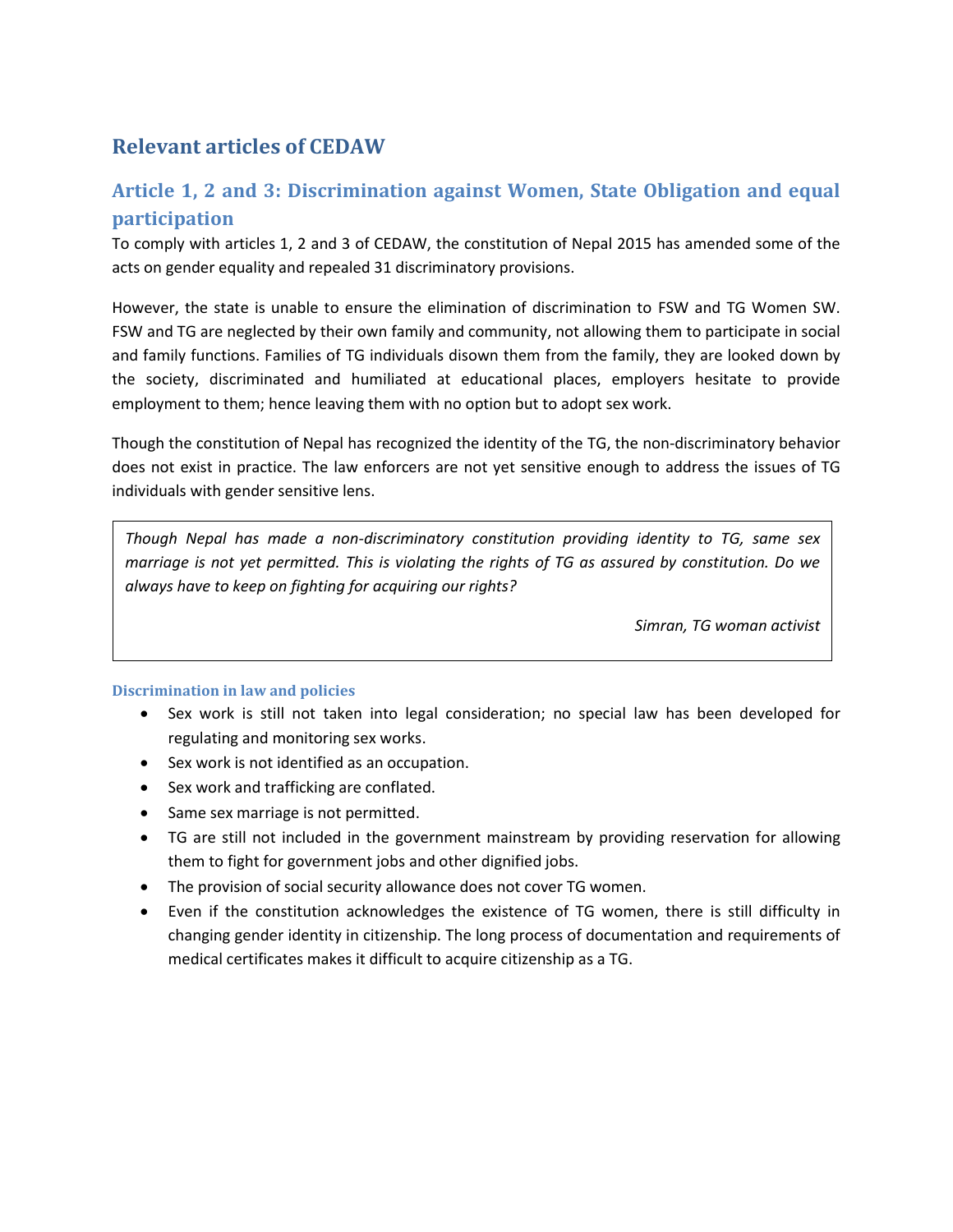#### <span id="page-7-0"></span>**Police violence and misconduct**

*My friend, who is also a sex worker agreed to engage in sex work with a client and went to a hotel. There, some staff of the hotel propositioned her for sex work, which she refused. They tried to force her for sex, so she ran away and made a complaint to police. Police made an investigation, but eventually imprisoned my friend for conducting sex work. This made us reluctant to report the cases of violence to the police.* 

*Kamala (Name changed), FSW, Kathmandu*

- Police arrest sex workers on false accusations of disturbing and polluting the surrounding environment. 5
- Police do not give priority to the serious issues of sex workers such as rape, violence, theft, burglary, etc. Sex workers even hesitate to report such crimes against them due to nonsupportive behavior of police and to keep themselves away from the reach of police.
- Police use condoms as an evidence of sex work to arrest sex workers, affecting their ability to practice safe sex.
- The practice of illegal arrest by police through false accusation, holding in police custody for more days for no reason and demanding deposits more than required for bail.
- Biased behavior of police against sex workers and TG women even if they are the victims and have not done anything illegal.
- There is also a tendency towards public shaming of FSW and TG women SW and their clients, not respecting their privacy and confidentiality.

*TGs don't have any specific place for conducting our occupation. So they have to depend upon the popular spots of the city to find the clients. Police arrest TG for no reason and keep them for more days in custody. They demand more amount for bail and deposits. They even mistreat the activists advocating for the rights of TG. So, they have to take out a loan from their friends for the deposit and have to work even more for repayment of such loan. This causes them mental stress.*

*Simran, TG Women activist*

## <span id="page-7-1"></span>**Article 5: Negative stereotypes**

l

*I am a TG woman. I am not accepted by the society and even my family disowns me. In this situation, I have no any alternative than to adopt sex work for living.*

*Melina, TG Women SW*

<sup>&</sup>lt;sup>5</sup> Though police cannot arrest sex workers on the basis of sex work, they arrest them on the basis of other acts. They create a false report of community members complaining about sex workers creating a disturbance. Mostly, they charge them against Public Security Act, 1989, violating public peace; Public Security Act 1989 Article 3.1. [file:///C:/Users/User/Downloads/NPL87501.pdf](../../User/Downloads/NPL87501.pdf)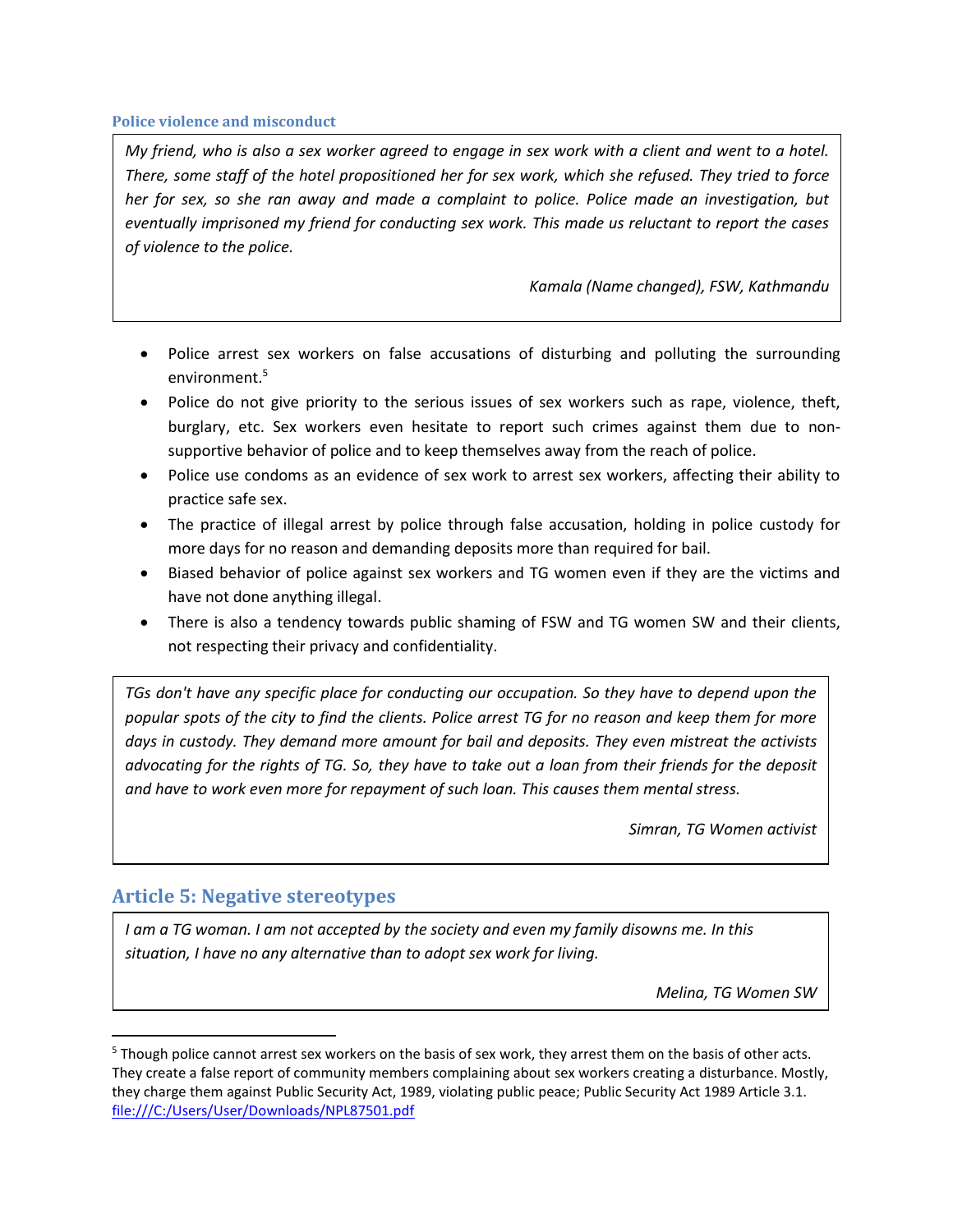Article 5 of CEDAW confronts state parties to take all appropriate measures to eliminate prejudices and customary and all other practices based on the idea of inferiority and superiority or on stereotyped works of men and women.

However, efforts to eliminate such negative stereotypes towards FSW and TG women SW have not been adopted by the state. Sex work, though not completely illegal, is not accepted by the society and by law enforcers. Due to the stigma and the fear of being discovered by other society members, most of the FSW do not carry condoms with them, which increase their risk of HIV and other sexual diseases.

The traditional and social norms of the society do not accept the existence of any other gender apart from male and female. So, it is difficult to make people understand the identity and needs of TG. It is even harder for the TG Women to establish their individual identity in the society as the society considers all TG as one. Thus, FSW and TG women SW face humiliation in various sectors in public and private life.

## <span id="page-8-0"></span>**Humiliation by society:**

- FSW are not well accepted in society. They are not welcomed in private and public functions.
- FSW and TG Women SW are addressed by various humiliating and vulgar words.
- The children of FSW are humiliated in school by friends and teachers for being the child of sex worker.
- Members of society ask inappropriate questions, disregarding their privacy and confidentiality, to humiliate them.
- Sex workers are discriminated against by private landlords and lodges, who refuse to provide them room on rent after knowing their occupation
- Sex workers are discriminated against by private employers, and they do not have the opportunity for alternative employment or additional income generation opportunities outside of sex work.

*My son is admitted to a private school nearby and the teachers and principle are aware that I am a sex worker. Even then, they ask me about the whereabouts of my husband to humiliate me. My son is also bullied by his friends for not having a father.*

*Mina, FSW*

## <span id="page-8-1"></span>**Humiliation by state**

- FSW and TG women SW are humiliated by law enforcers while seeking support from government service mechanisms.
- Law enforcers are biased against them; hence making them difficult to file cases and get justice.
- FSW and TG women SW are discriminated against in public and government jobs.
- The biased behavior of law enforcers strengthens the stigma against FSW and TG women SW.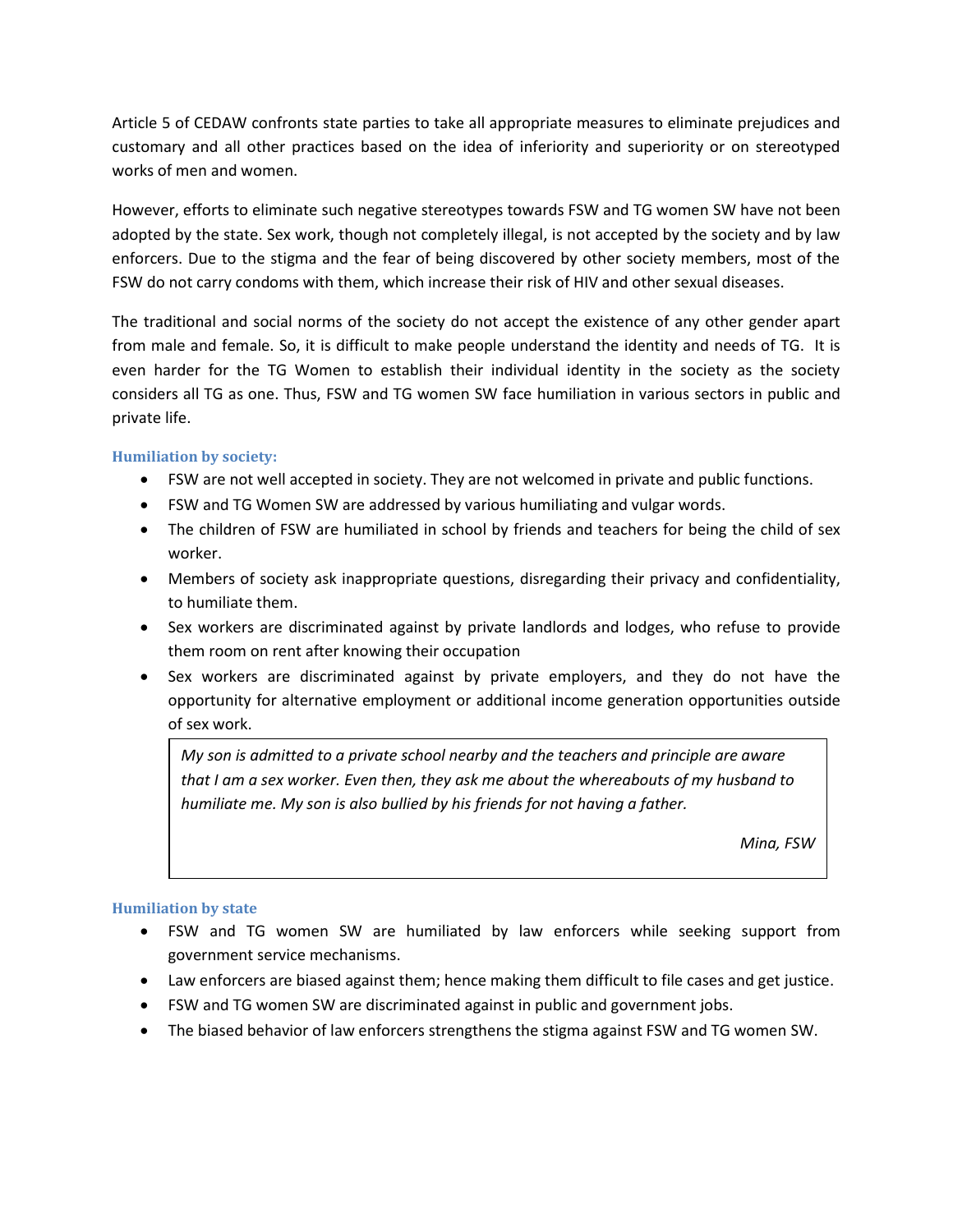## <span id="page-9-0"></span>**Article 6: Exploitation of Prostitution**

The constitution of Nepal addressed the right against exploitation in Article 29. The country has also enforced Human Trafficking and Transportation (control) Act, 2008 to monitor and criminalize prostitution as trafficking and forced labor. However, the law fails to distinguish between voluntary sex work and trafficking which further violates the rights of sex workers. As a result, the state misdirects resources into policing and punishing consensual sex work rather than identifying people who are trafficked into sex work and providing them appropriate and necessary support. Over-policing of consensual sex work as part of so- called anti-trafficking initiatives exacerbates sex workers' lack of access to legal remedies or redress when crimes and violence are committed against them and erodes the efforts of sex workers fighting for legal and social recognition of their rights to dignity and livelihood. Therefore, there is a tendency of not seeking support from police or not report violence against them to the police.

This leads to increase in exploitation by various parties such as clients, brothel owners, employers, brokers, middlemen, and even by police. When clients do not make payment after taking service, sex workers cannot go anywhere to place a complaint against them. The large part of their income is being absorbed by the brokers and employers. They are not given full payment of their service, which makes their living hard and they have to work more than they can.

Due to the ambiguous legal status of sex work, there is no specified area determined for sex workers where they can freely conduct their occupation. There is always a risk of a police raid during their work. So sex workers have to keep on changing their places for conducting sex work, which increases their vulnerability to of exploitation and violence. Constant displacement leaves sex workers at high risk of not being paid or otherwise exploited by clients, violence, rape, murder, theft and other abuses.

Some of government and non-governmental organizations are taking initiatives for their 'rescue and rehabilitation' by providing them livelihood trainings to FSW. But the low income generating jobs they are trained for and offered are not very promising, and fail to fulfill the financial needs of the FSW; hence not being able to attract FSW to join the initiative.

## <span id="page-9-1"></span>**Article 9: Nationality**

l

The provision of nationality and citizenship in the constitution of Nepal remains discriminatory to women as women cannot provide citizenship to their children without mentioning father's name. If women cannot indicate the father of their children, they are provided with citizenship indicating "unidentified" for their father's name. Mostly FSW are suffering from this provision as they are being unable to provide their children with citizenship.<sup>6</sup> For most of the children of FSW, either their father are

 $6$  Article 11(5) of the constitution of Nepal, states that "the persons born in Nepal to Nepali mothers can acquire citizenship by descent but only if their fathers cannot be indicated" clearly means that the name and citizenship of father is compulsory or the mother should provide the evidence of father being unidentified, whereas the name and citizenship of mother is not mandatory. Our demand is that the mothers should have equal right to provide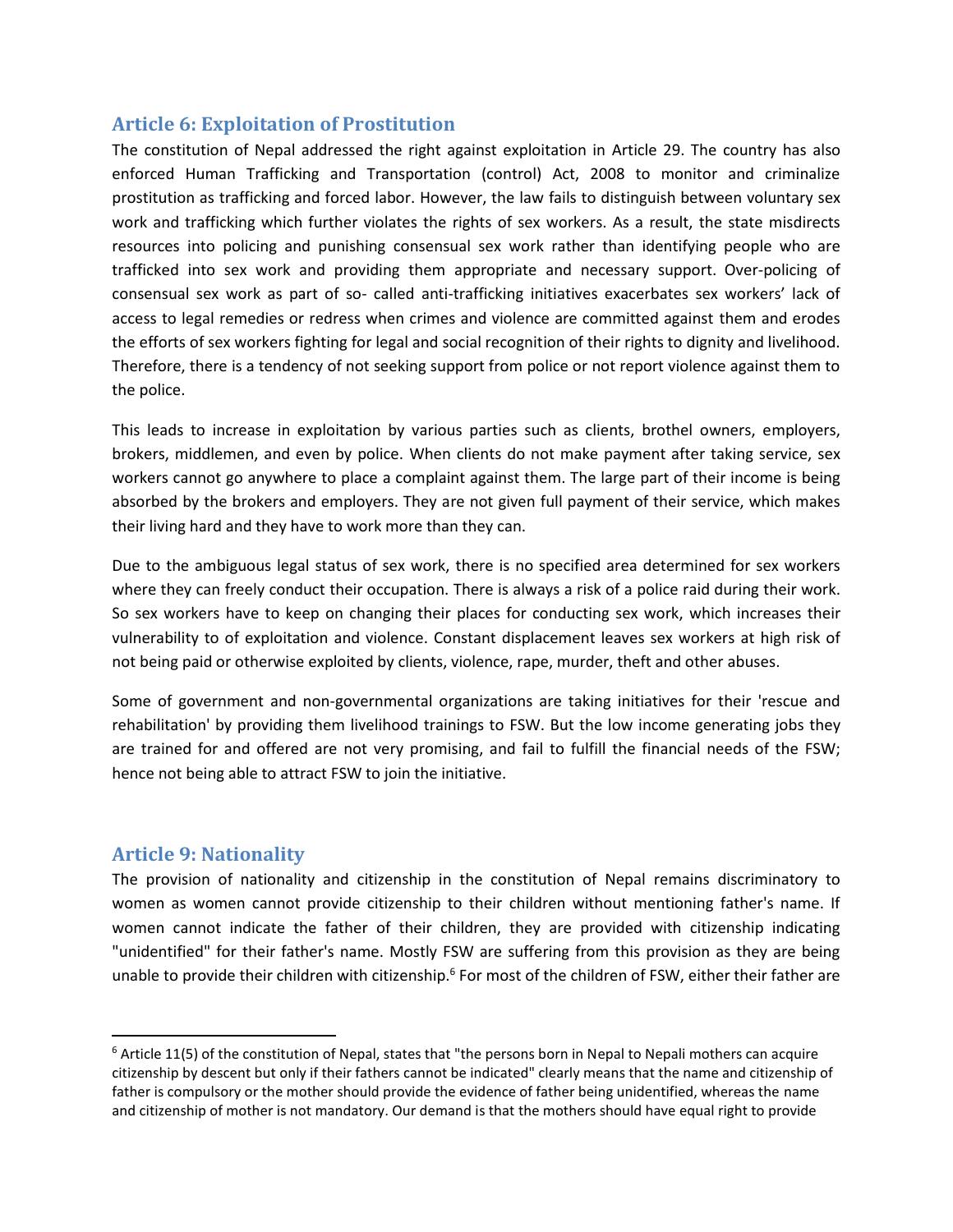unidentified, not in contact or don't want to give their name to those children, they are deprived of being citizen of the country and exercise the rights provided to citizens and are deprived of opportunities of education and employment.

Though government has identified the legal identity of TG, the process of changing their citizenship is not easy. They have to submit adequate legal and medical documents for verifying their identity. This leads them to face discrimination in acquiring citizenship and exercising their right as being a citizen of the country.

*I am a Nepali National with two children. Why can't I provide citizenships to my children solely with my identity as men can? Where is the value of my identity when I still have to depend upon a man?*

*Shova, FSW Activist*

## <span id="page-10-0"></span>**Article 12: Health**

Health is one of the primary issues of FSW and TG women SW. The constitution of Nepal, article 35 (right relating to health) ensures the right to free basic health service to every citizen. There are many organizations in Nepal that are working for the betterment of health of FSW and TG Women SW. However, they face numerous problems and discrimination relating to health.

## <span id="page-10-1"></span>**Prevalence of HIV and STI**

It is estimated that  $2.1\%$ <sup>7</sup> of the FSW are living with HIV in Nepal compared to general population which has a prevalence rate of 0.2%.<sup>8</sup> The percentage of the TG population living with HIV is even higher at 8.5%.<sup>9</sup> Despite these findings, the majority of sex workers who are living with HIV are unable to access comprehensive care and treatment due to stigma and discrimination. The prevalence of STIs among FSW in Terai highway is more than  $10\%^{10}$ . The percent of Female sex workers who had ever accessed an HIV test was 55.2 percent in Kathmandu Valley.<sup>11</sup>

## <span id="page-10-2"></span>**Unsafe sex and less use of condom:**

 $\overline{\phantom{a}}$ 

Most FSW do not carry condoms<sup>12</sup> as they fear being recognized and harassed by police. The police even use a "used condoms" as evidence of sex work and arrest the sex workers. $^{13}$  The non supportive behavior of the state discourages condom use and puts them in greater risk of pregnancy, HIV and sexual diseases.

citizenship to their children as men. The practice of mentioning "unidentified" in the citizenship is not suitable as it will cause humiliation and discrimination among children.

<sup>7</sup> 1390 FWS out of 67300 are detected with HIV. [http://www.ncasc.gov.np/WAD2017/FACTSHEET-2017-](http://www.ncasc.gov.np/WAD2017/FACTSHEET-2017-FINAL/Factsheet-2-Reported-HIV-cases-2017.pdf) [FINAL/Factsheet-2-Reported-HIV-cases-2017.pdf](http://www.ncasc.gov.np/WAD2017/FACTSHEET-2017-FINAL/Factsheet-2-Reported-HIV-cases-2017.pdf)

<sup>8</sup> <http://www.unaids.org/en/regionscountries/countries/nepal>

<sup>9</sup> <http://www.unaids.org/en/regionscountries/countries/nepal>

<sup>10</sup> http://www.ncasc.gov.np/WAD2017/FACTSHEET-2017-FINAL/Factsheet-4-STI-diagnsis-and-treament-2017.pdf

<sup>11</sup> http://www.aidsdatahub.org/sites/default/files/publication/Nepal\_IBBS\_Factsheet\_IBBS\_FSWs\_2017.pdf <sup>12</sup> For instance, data from the IBBS 2017 Survey in Kathmandu Valley found only 38.8 of FSW consistently carry condoms.

<sup>13</sup> <https://www.ippf.org/stories/there-are-around-40000-sex-workers-nepal-around-1300-are-living-hiv>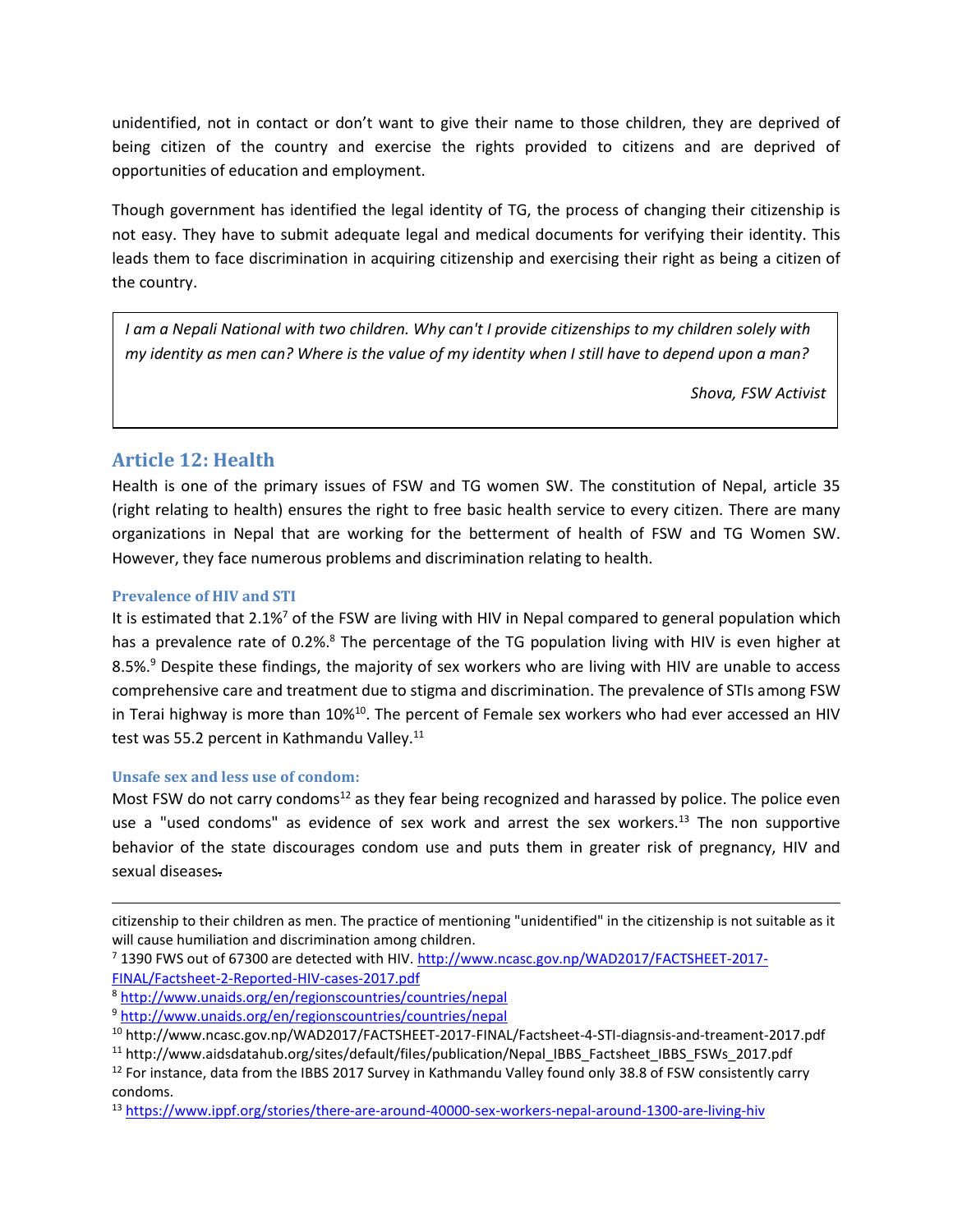*I am a FSW but I can't reveal my identity to my family and society, otherwise I will be disowned by my family and society. I know the risk of unsafe sex but I can't carry condom with me every time due to social stigma. On the other hand, if police discovers me with condom, I will have to deal with unwanted complications with police.* 

*Sharmila (Name Changed), FSW*

#### <span id="page-11-0"></span>**Behavior of health workers:**

FSW and TG Women SW face discriminatory behaviors by health workers in hospitals and health centers. Once identified as FSW, the behavior of health workers becomes rude and disrespectful.

TG women are asked inappropriate questions to humiliate their dignity and identity. They are mistreated and even refused treatment for being TG. There is no proper education, awareness and sensitization to health workers on TG, therefore they cannot identify their needs and understand their problems and provide solutions accordingly. They are also suffering from traditional stigma and taboo that views TG not as part of society.

For reporting such behaviors, there is no proper complaint mechanism at or within healthcare institutions. Sex workers can complain of such behavior at a police station; this seems impractical, as there should be a complaint mechanism within the institution to address such issue. Even if they file a complaint of such discrimination to police, their complaints are not taken seriously and no further investigation is done.

*When I was detected with STI few years back, even doctors neglected me and avoided my treatment. They even didn't tell me that it is a curable disease. I was bound to live with humiliation and mental torture for long time along with physical pain. Later, an NGO supported my treatment and I realized that it was a curable disease.* 

*Rihana (Name Changed), TG Woman activist*

## <span id="page-11-1"></span>**Condom and Lubricants:**

Condoms and lubricants are the most important devices for the FSW and TG Women SW to safeguard them from unwanted pregnancy, HIV and STIs. The government distributes free condoms through public health centers and medical shops. However, getting free condoms is always not very easy for SWs. They have to face humiliation by the health workers and distributers while demanding free condoms. Medical shop owners are reluctant to distribute it for free and they do not keep those free condoms in public or even sell it.

Lubricants are not distributed freely by the government. Though, some of LGBTI rights organizations distribute it for free, the quantity is inadequate and they have to buy it.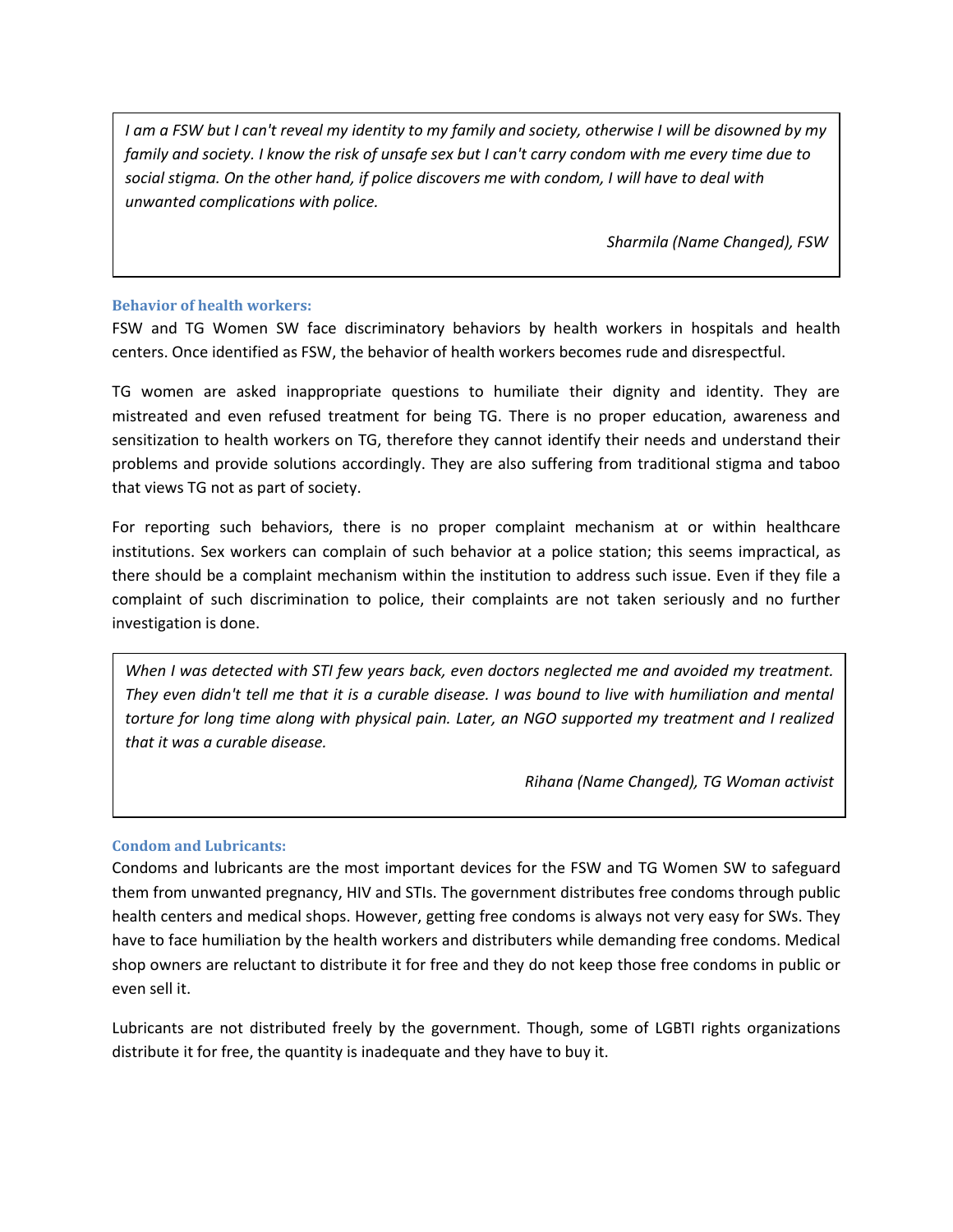Promotion of use of condom and lubricants to prevent HIV and STI is not being significantly done by the government and no plans and strategies has been developed to increase the use of condom and lubricants by FSW and TG Women SW.

## <span id="page-12-0"></span>**Expenses in blood test and medication**

As government assures free basic health right to all citizens, antiretroviral therapy (ART) is free for all HIV patients. However, expenses are incurred in blood test and other tests for identifying and managing HIV and other medications for STI is comparatively high, especially for low earning FSWs and TG Women SW. So, it is hard for low income FSW and TG women SW to identify their disease and have proper treatment.<sup>14</sup>

Even if some of the NGOs provide free blood testing, the risk of being identified as a person with disease and being discriminated and humiliated by their own community impede sex workers' access to these services.

## <span id="page-12-1"></span>**Non disclosure of HIV**

FSW and TG Women SW are reluctant to have routine blood tests. They fear that if they are identified with HIV or STI, it would negatively impact their occupation and they would be disregarded by the community. Therefore, many FSW and TG women SW are living with HIV or have an STI, and there is a significant number of FSW and TG women SW living with HIV who do not know their status.

## <span id="page-12-2"></span>**Mental health**

<span id="page-12-3"></span> $\overline{\phantom{a}}$ 

Mental health is one of the important, yet neglected aspects of overall health of FSW and TG women SW. There are numerous factors that affect the mental health of FSW and TG women SW, which lead to anxiety, depression, mental retardation and even lead to the condition of committing suicide. The major causes that deteriorate mental health of FSW and TG Women SW are:

- Social humiliation and non-acceptance by society
- Negative stereotypes
- Unclear legal provisions and lack of a proper environment to conduct their occupation freely
- Police harassment and unauthorized detention
- Humiliation and harassment by service providers
- Frequent detention and costly penalties, fines and deposits demanded by police and court from FSW and especially to TG women SW; which deteriorates their economic condition and compels them to engage in more in sex work to compensate for the expenses
- Humiliation due to infection with HIV and STI
- No legal provisions for same sex marriage, which causes them to involve with multiple partners and thus negatively impact their mental health

<sup>&</sup>lt;sup>14</sup> According to IBBS Surveys conducted among FSW in three different regions of Nepal in either 2016 or 2017, the percentage of FSW who visited an STI clinic in the last 12 months ranged from 7.6% to 37.3%.